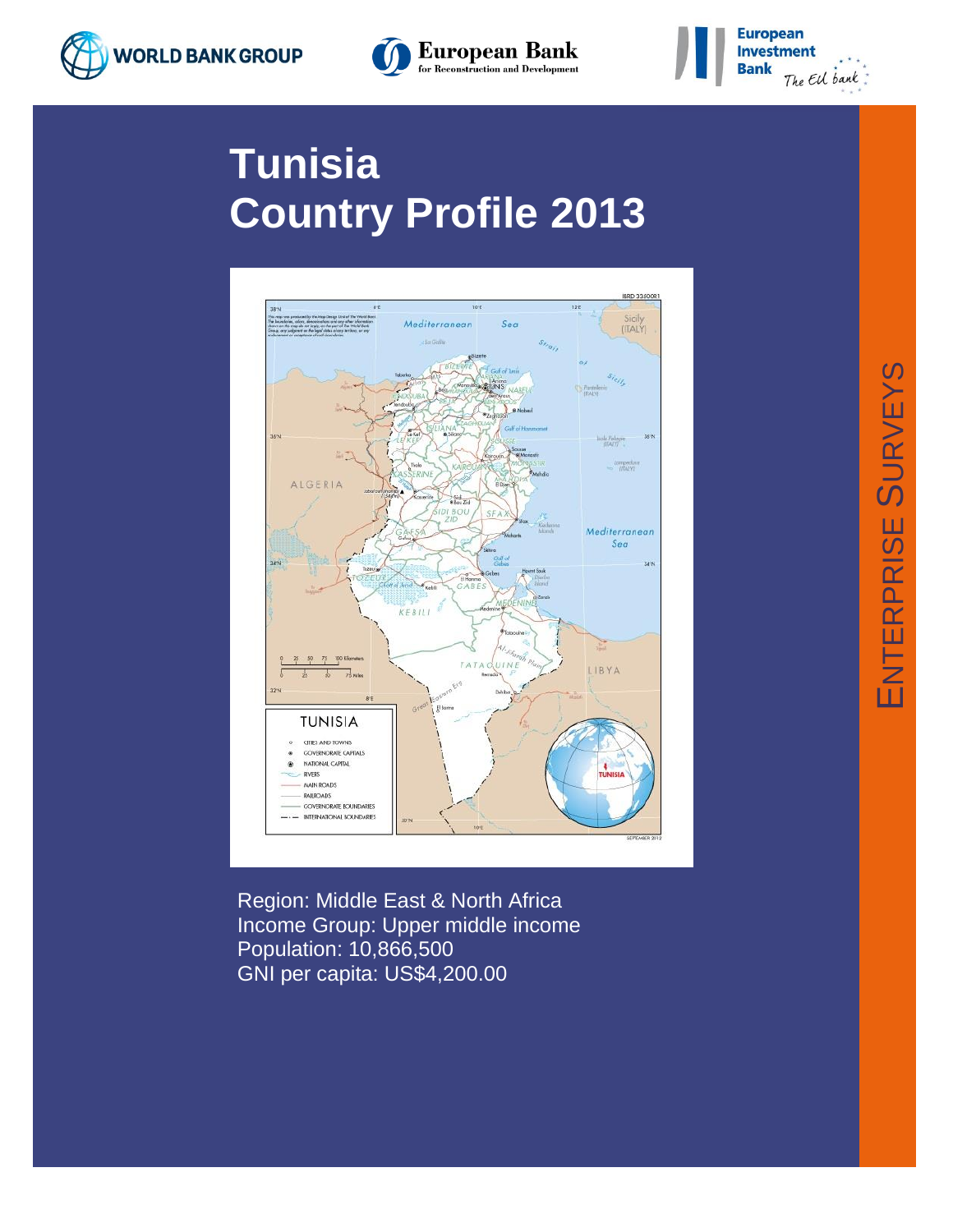# **Enterprise Surveys**

|                          | ۳          |
|--------------------------|------------|
| C<br>$\overline{\bm{P}}$ | AITRCCFIIS |
|                          |            |
|                          |            |
| C<br>Ь                   |            |
|                          |            |
|                          |            |
|                          |            |
|                          |            |
|                          |            |
|                          |            |

|   | <b>Introduction</b>                               | 3         |
|---|---------------------------------------------------|-----------|
|   | <b>Business Environment Obstacles</b>             | 4         |
|   | <b>Average Firm</b>                               | 5         |
|   | <b>Infrastructure</b>                             | 6         |
|   | <b>Trade</b>                                      |           |
| U | <b>Regulations, Taxes, and Business Licensing</b> | 8         |
|   | <b>Corruption</b>                                 | 9         |
|   | <b>Crime and Informality</b>                      | 10        |
|   | <b>Finance</b>                                    | 11        |
|   | <b>Innovation and Workforce</b>                   | 12        |
|   | <b>Summary of Enterprise Survey Indicators</b>    | $13 - 15$ |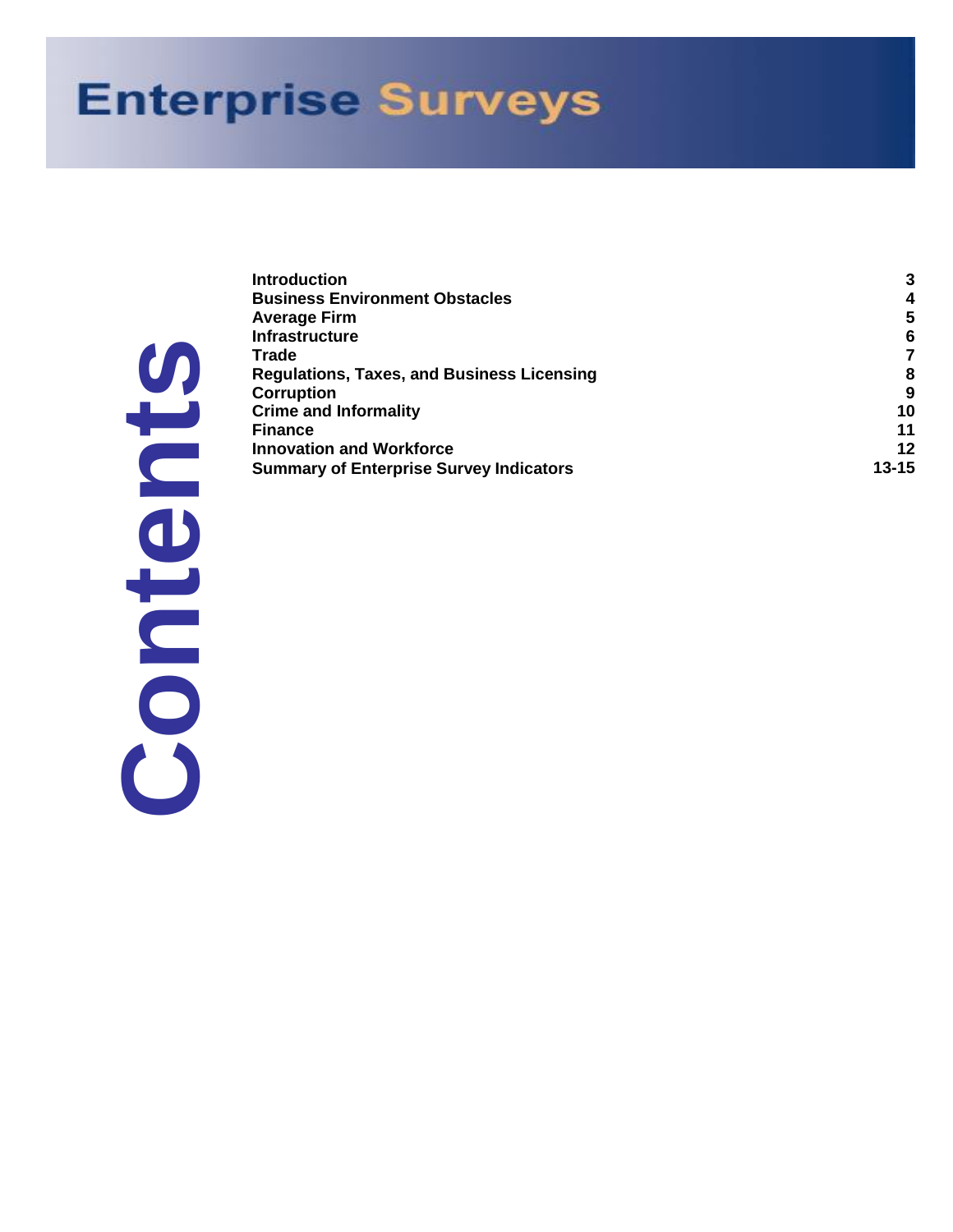## **Introduction**

#### **Enterprise Surveys**

The Enterprise Surveys focus on the many factors that shape the business environment. These factors can be accommodating or constraining for firms and play an important role in whether a country will prosper or not. An accommodating business environment is one that encourages firms to operate efficiently. Such conditions strengthen incentives for firms to innovate and to increase productivity—key factors for sustainable development. A more productive private sector, in turn, expands employment and contributes taxes necessary for public investment in health, education, and other services. In contrast, a poor business environment increases the obstacles to conducting business activities and decreases a country's prospects for reaching its potential in terms of employment, production, and welfare.

The Enterprise Surveys are conducted by the World Bank and its partners across all geographic regions and cover small, medium, and large companies. The surveys are administered to a representative sample of firms in the non-agricultural formal private economy. The sample is consistently defined in all countries and includes the entire manufacturing sector, the services sector, and the transportation and construction sectors. Public utilities, government services, health care, and financial services sectors are not included in the sample.\* The Enterprise Surveys collect a wide array of qualitative and quantitative information through face to face interviews with firm managers and owners regarding the business environment in their countries and the productivity of their firms. The topics covered in Enterprise Surveys include infrastructure, trade, finance, regulations, taxes and business licensing, corruption, crime and informality, finance, innovation, labor, and perceptions about obstacles to doing business.

The qualitative and quantitative data collected through the surveys connect a country's business environment characteristics with firm productivity and performance. The Enterprise Survey is useful for both policymakers and researchers. The surveys are repeated over time to track changes and benchmark the effects of reforms on firms performance.

### **Country Profiles**

The Country Profiles produced by the Enterprise Analysis Unit of the World Bank Group provide an overview of key business environment indicators in each country, comparing them to their respective geographic region and group of countries with similar incomes.\*\* Breakdowns by firm size are presented in the Appendix of the document along with all indicators used to make the graphs. The same topics are covered for all countries with slight variations in indicators, subject to data availability. This format allows cross country comparisons. All indicators are based on the responses of firms.

To learn more about the firms sampled for this Country Profile, tabulations for these and other indicators presented by firm size, industry, national region, etc., or to obtain profiles of other countries, please visit www.enterprisesurveys.org.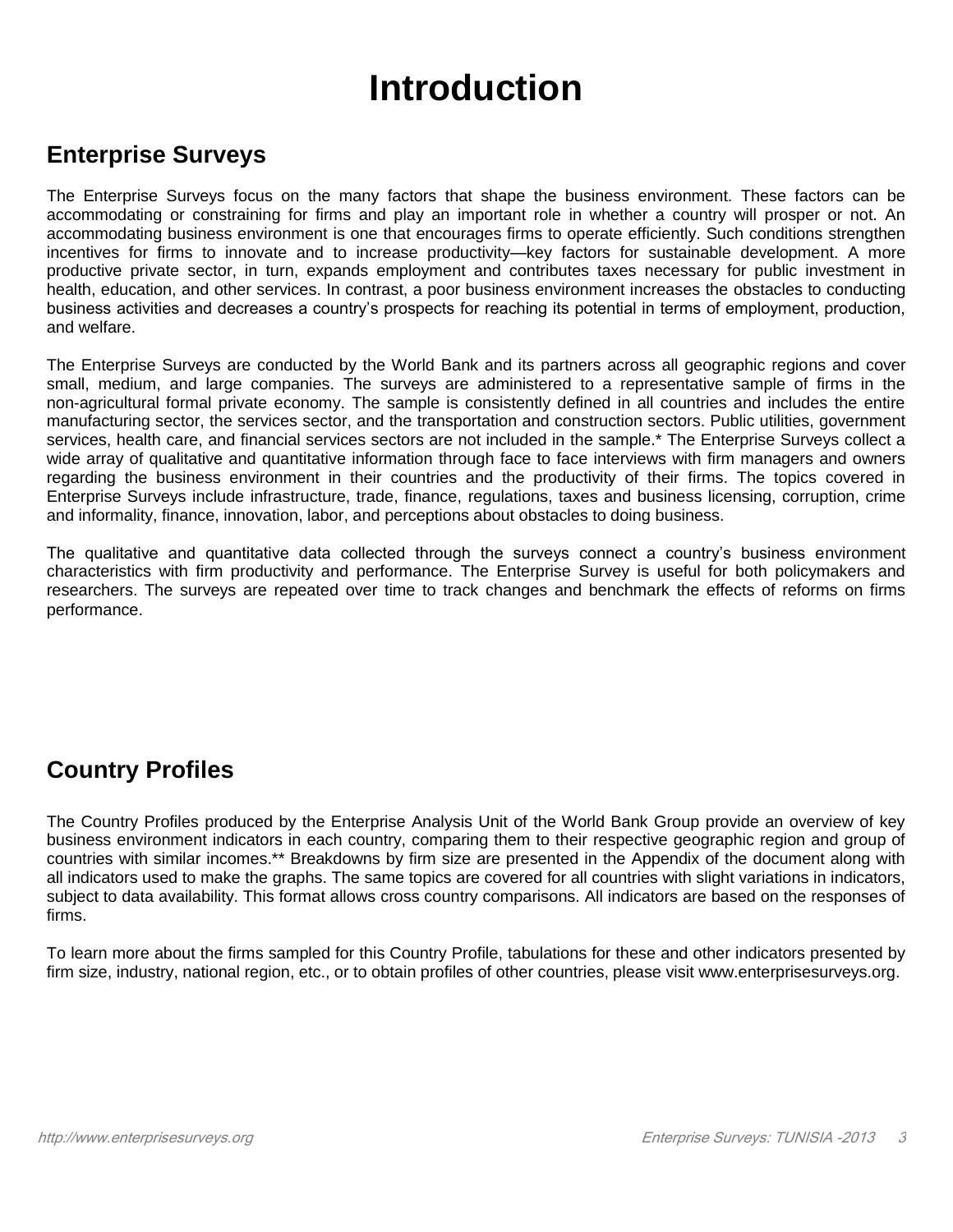#### **Business Environment Obstacles**

The Country Profile for Tunisia is based on data from the Enterprise Surveys conducted by the World Bank. The benchmarks include the averages for the group of countries in Middle East & North Africa and the Tunisia income group.

Below is a snapshot of the biggest business environment obstacles as perceived by firms. The first graph presents the top 10 constraints as identified by firms in Tunisia benchmarked against the regional average. The second graph shows the top 3 constraints broken down by large, medium, and small firms in Tunisia.



#### **Snapshot of the Business Environment in Tunisia**

[http://www.enterprisesurveys.org](http://www.enterprisesurveys.org/) Enterprise Surveys: TUNISIA - 2013 4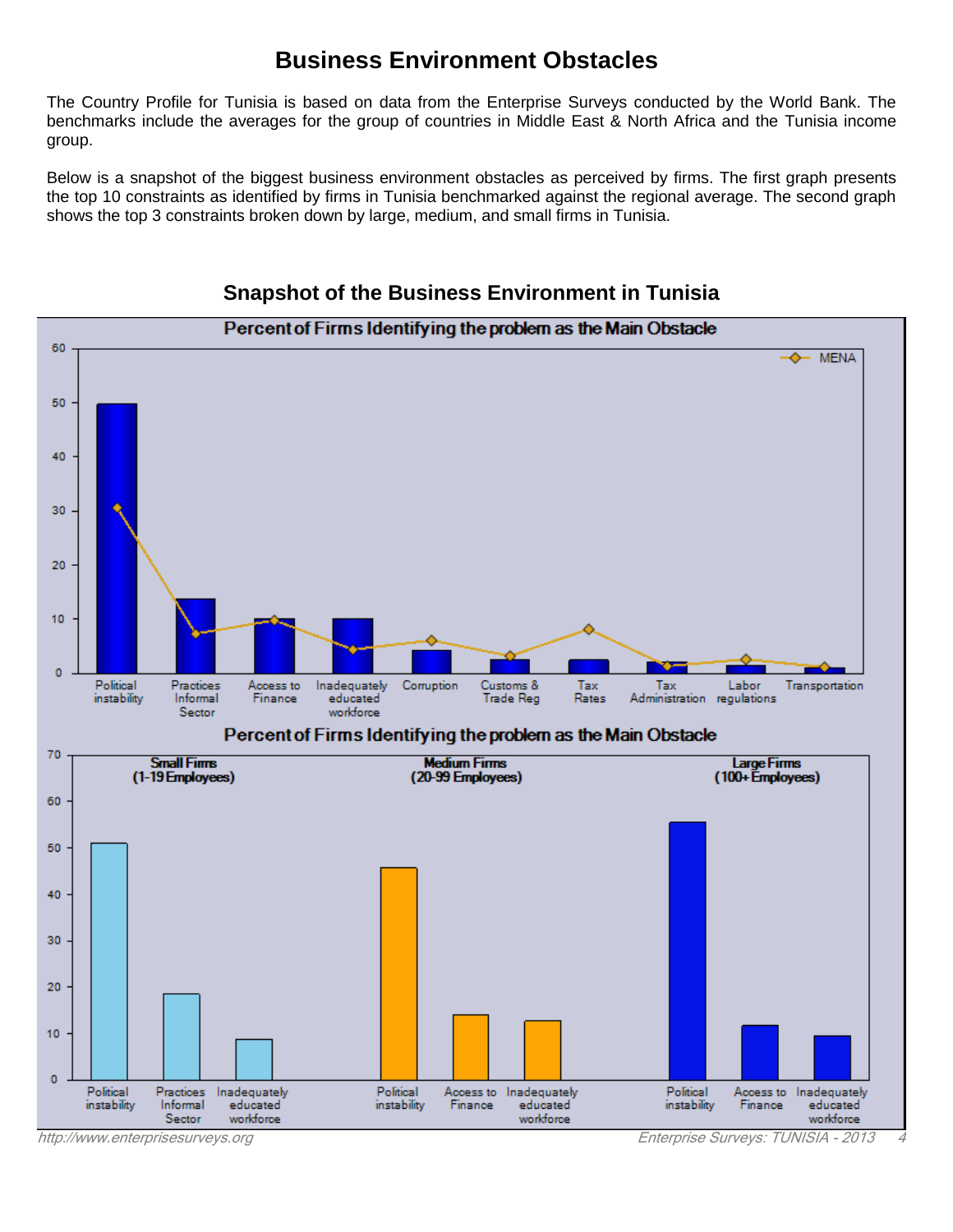### **Average Firm**

The Enterprise Surveys collect information from a representative sample of the non-agricultural formal private economy. In addition to collecting information on the business environment the surveys collect information on the characteristics of the firms interviewed. Consequently, the data collected provides a description of the representative private firm in the country and also an estimate of how some of the attributes of the average firm are distributed across the population of firms.

The first indicator shows the distribution of firms according to their age measured by the number of years they have been in operation. The effect the business environment can have on the private sector may depend on firms' experience and longevity. Seasoned firms and young firms may differ in their ability to successfully navigate the business environment.

The second set of indicators provides an illustration of female participation in management and firm ownership. These indicators can help assess whether gender can a determinant of the effect of regulations on the firm and the level of exposure of the firm to external factors, such as corruption, access to finance, and technology.

The third indicator shows the participation of the domestic private sector, the government, the foreign sector and other sectors in the ownership of the typical firm. The distribution provides insight into their levels of equity in the private sector of the economy.





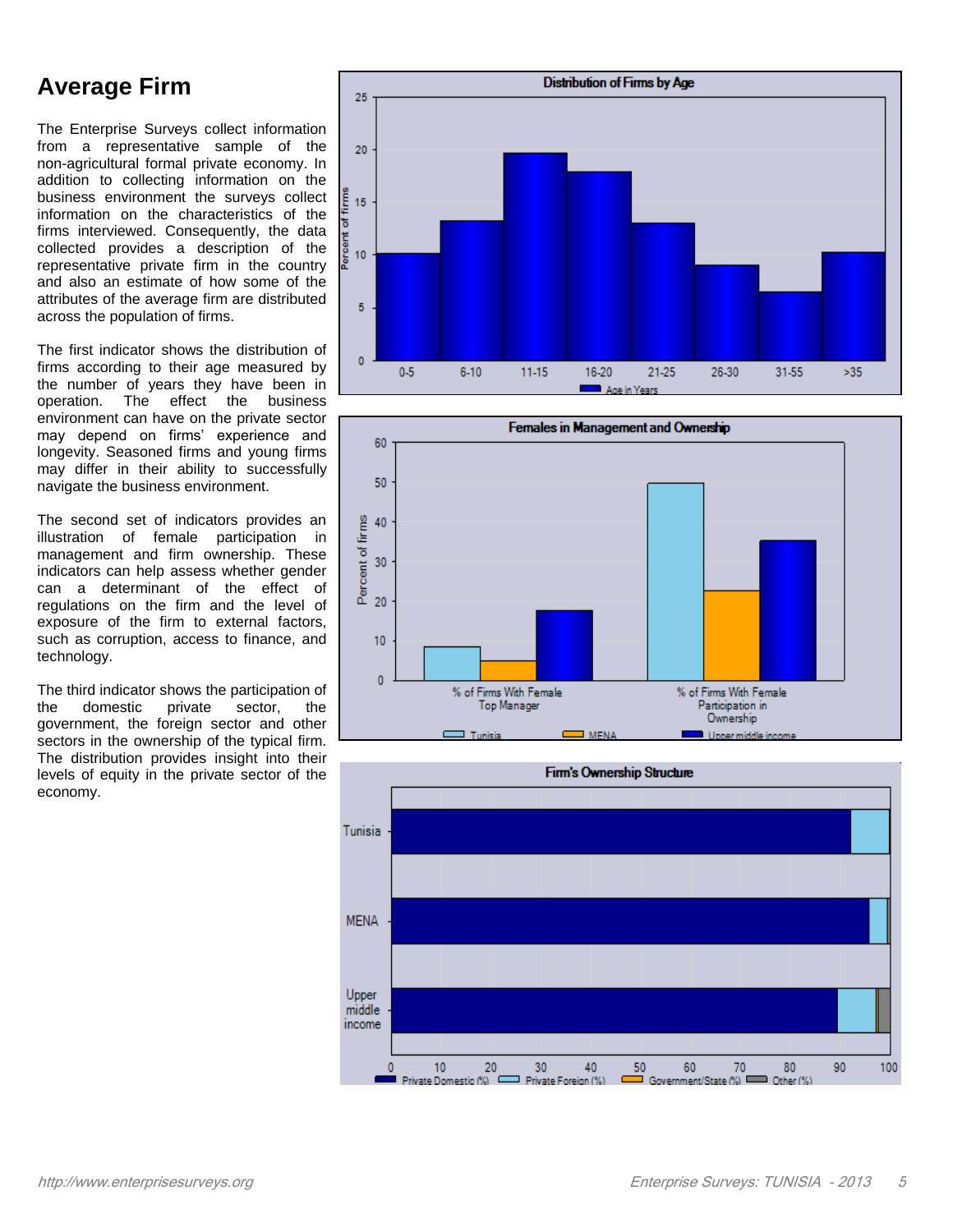#### **Infrastructure**

A strong infrastructure enhances the competitiveness of an economy and generates a business environment conducive to firm growth and development. Good infrastructure efficiently connects firms to their customers and suppliers, and enables the use of modern production technologies. Conversely, deficiencies in infrastructure create barriers to productive opportunities and increase costs for all firms, from micro enterprises to large multinational corporations.

The Enterprise Surveys capture the dual challenge of providing a strong infrastructure for electricity, water supply, telephone connections, etc., and the development of institutions that effectively provide and maintain public services.

The first set of indicators shows the extent to which firms are faced with failures in the provision of electricity and the effect of these failures on sales. Inadequate electricity supply can increase costs, disrupt production, and reduce profitability.

The second set of indicators measures the efficiency of the water supply for the<br>manufacturing sector.\*\*\* Many manufacturing sector.\*\*\* Many manufacturing sectors depend on reliable and efficient sources of water for their operations.

The third set of indicators evaluates the efficiency of infrastructure services by quantifying the delays in obtaining electricity, water, and telephone connections. Service delays impose additional costs on firms and may act as barriers to entry and investment.





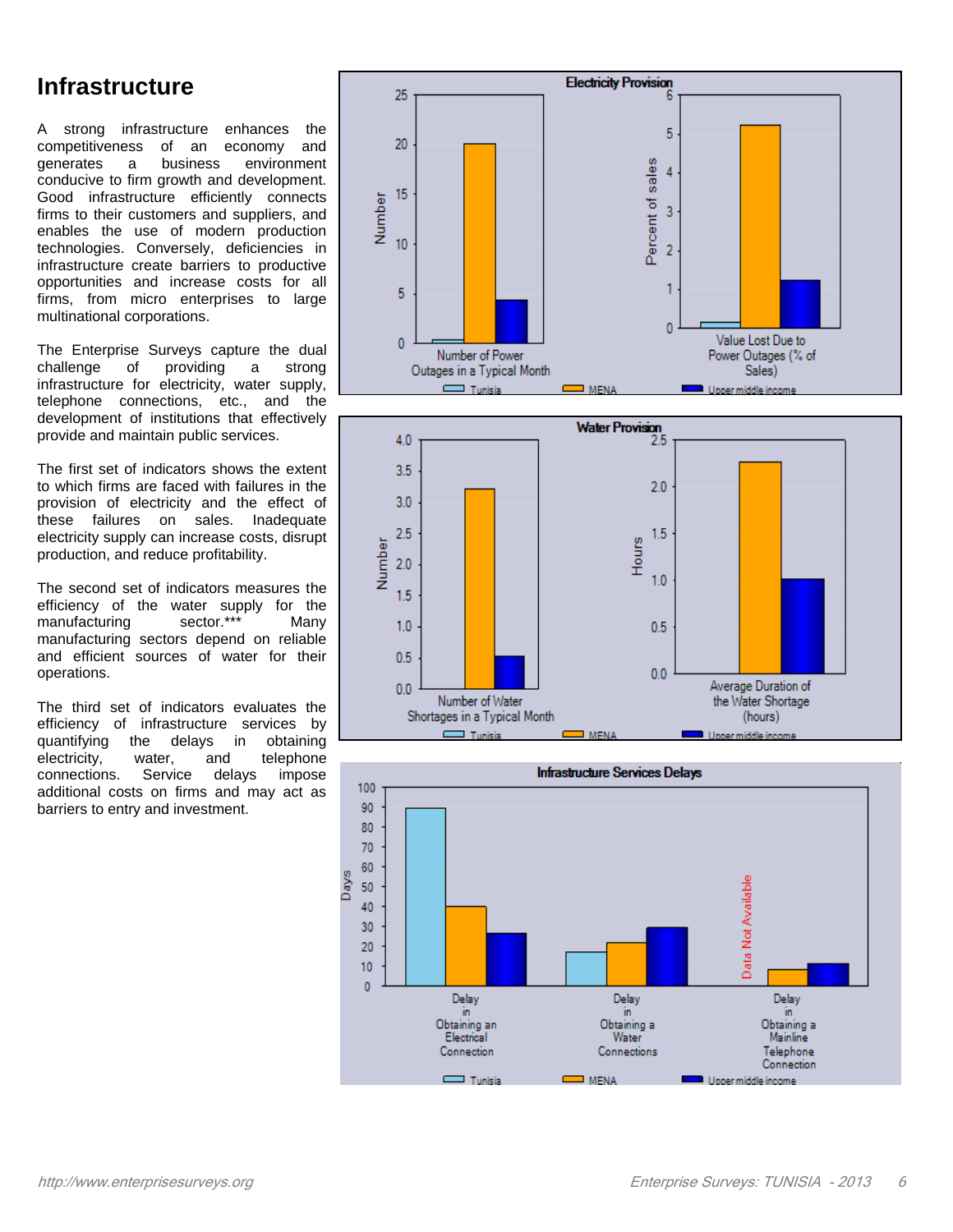### **Trade**

Open markets allow firms to expand, raise standards for efficiency on exporters, and enable firms to import low cost supplies. However, trading also forces firms to deal with customs services and trade regulations, obtain export and import licenses, and in some cases, firms also face additional costs due to losses during transport.

The Enterprise Surveys collect information on the operational constraints faced by exporters and importers and also quantifies the trade activity of firms.

The first set of indicators provides a measure of the intensity of foreign trade in the private sector. The first graph shows the percentage of firms who export directly or indirectly, i.e. using an intermediary. The second panel shows the percentage of manufacturing firms who use inputs or supplies of foreign origin.\*\*\*

The second set of indicators measures the average number of days to clear customs for imports\*\*\* and exports. The delay in clearing customs for imports or exports creates additional costs to the firm, can interrupt production, interfere with sales, and result in damaged supplies or merchandise.

The third set of indicators shows the percent value of exports lost during transport due to merchandise theft, and breakage or spoilage, reflecting the transport risks firms face during the export process.





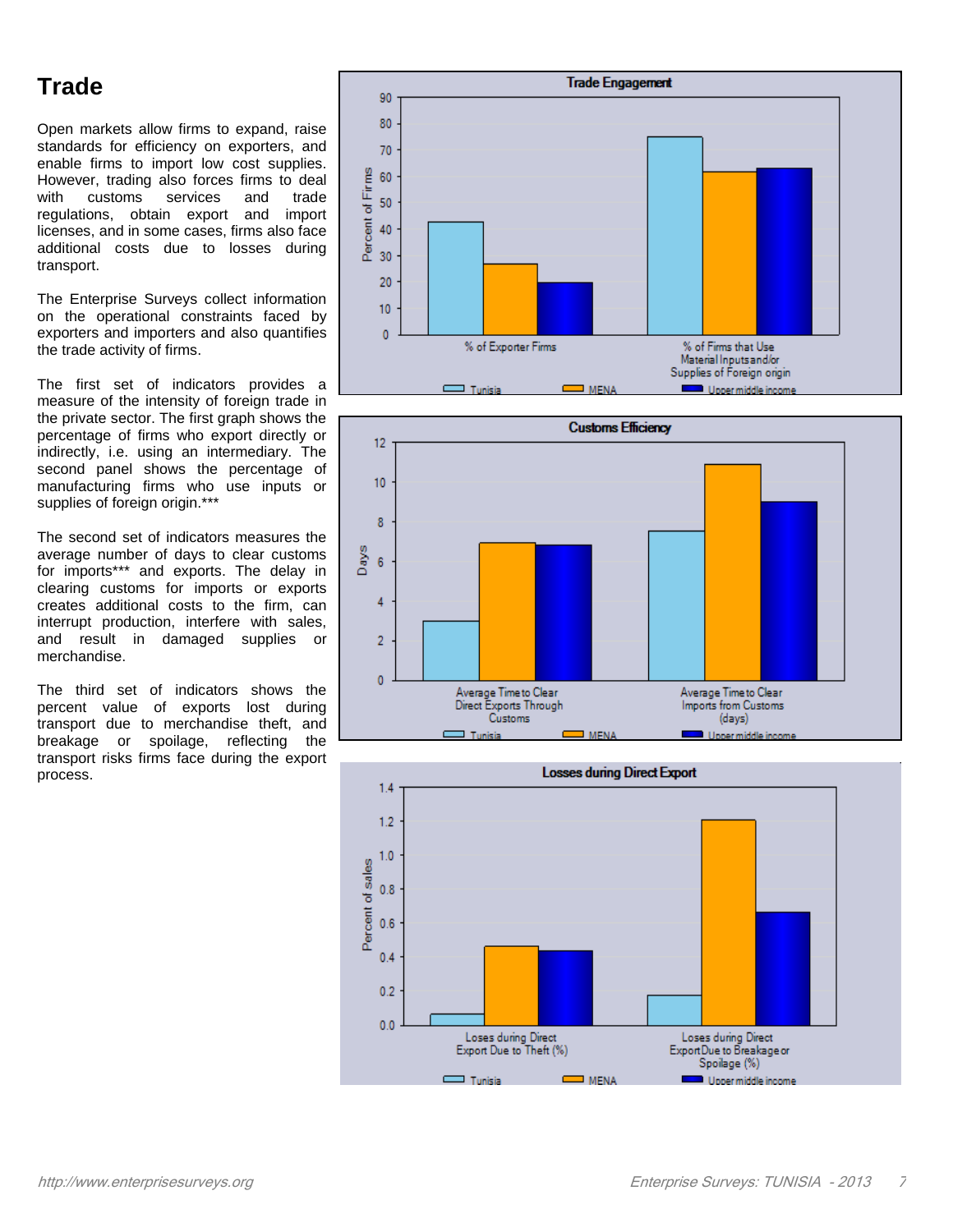#### **Regulations, Taxes, and Business Licensing**

Good economic governance in areas such as taxation, regulations, and business licensing is a fundamental pillar for the creation of a favorable business environment.

Effective regulations address market failures that inhibit productive investment and reconcile private and public interests. The number of permits and approvals that businesses need to obtain, and the time it takes to obtain them, are expensive and time consuming. The existing legislation of a country also determines the mixed of legal forms private firms take and determines the level of protection for investors thus affecting the incentives to invest.

The Enterprise Surveys provide qualitative and quantitative measures of taxation, regulations, and business licensing.

The first set of indicators focuses on the efficiency of business licensing and permit services. The indicators evaluate the delays faced when demanding these services.

The second set of indicators first approximates the "time tax" imposed by regulations: it measures the time spent by senior management in meetings with public officials. Second, it measures the average number of tax inspections or meetings with tax inspectors in a given year.

The third indicator shows the relative use of the different legal forms in the private sector. Most legal forms around the world can be classified into shareholding companies with shares traded privately or non-traded at all (closed), shareholding companies publicly traded (open), sole proprietorships, partnerships, and limited partnerships. A residual category is included to capture legal forms not easily classified into the other categories.





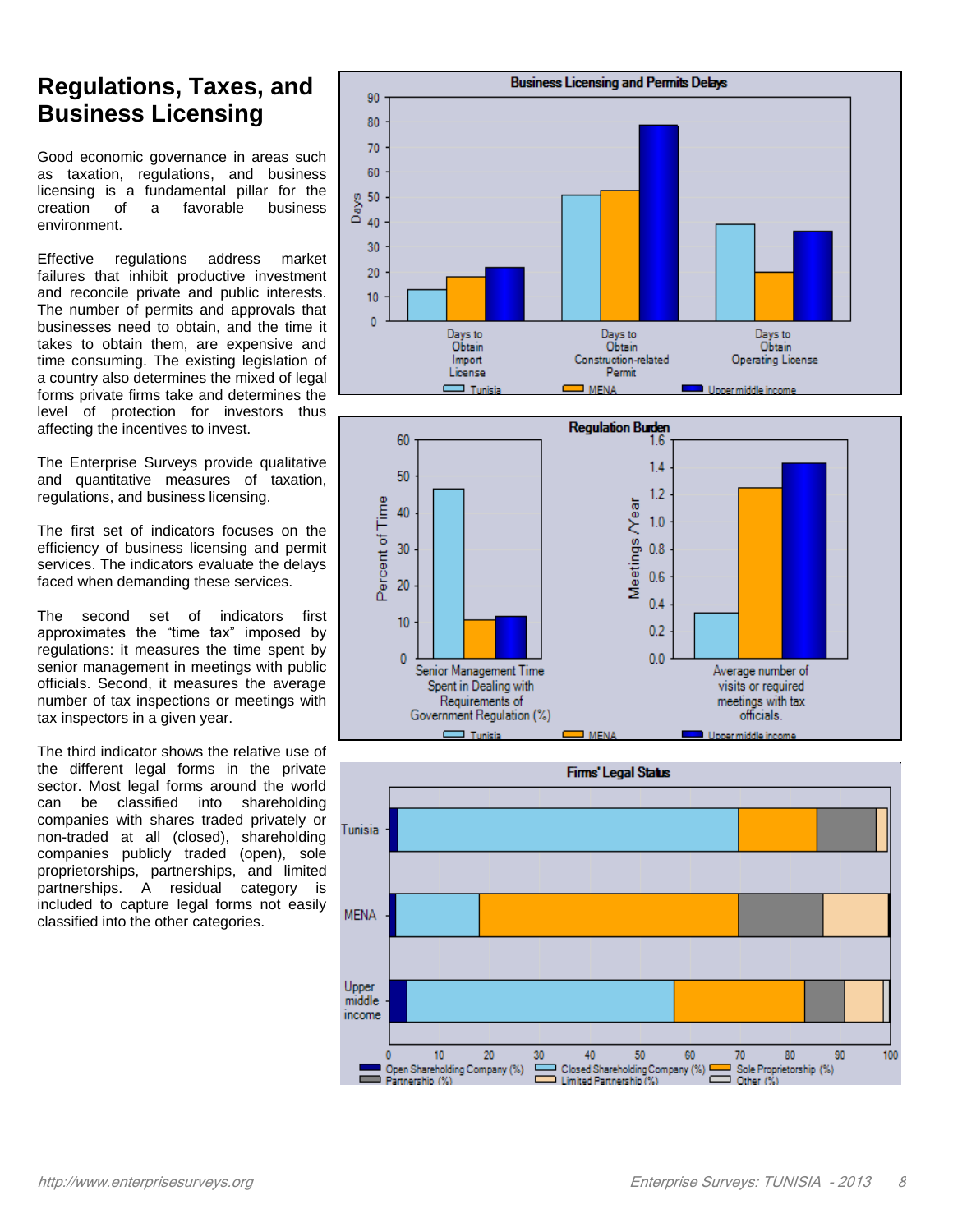#### **Corruption**

Corruption by public officials may present a major administrative and financial burden on firms. Corruption creates an unfavorable business environment by undermining the operational efficiency of firms and raising the costs and risks associated with doing business.

Inefficient regulations constrain firm efficiency as they present opportunities for soliciting bribes where firms are required to make "unofficial" payments to public officials to get things done. In many countries bribes are common and quite high and they add to the bureaucratic costs in obtaining required permits and licenses. They can be a serious<br>impediment for firms' growth and impediment for firms' growth and development.

The first set of indicators measures a composite index of corruption, the Graft Index\*\*\*\*, that reflects the proportion of times a firm was asked or expected to pay a bribe when soliciting six different public services, permits or licenses.

The second set of indicators identifies the extent to which specific regulatory and administrative officials require bribe payments during meetings with tax inspectors or in order to secure a government contract.

The third set of indicators focuses on bribes to obtain specific licenses or permits, and shows the share of firms that are expected to make informal payments to secure import and operating licenses and to obtain a construction permit.





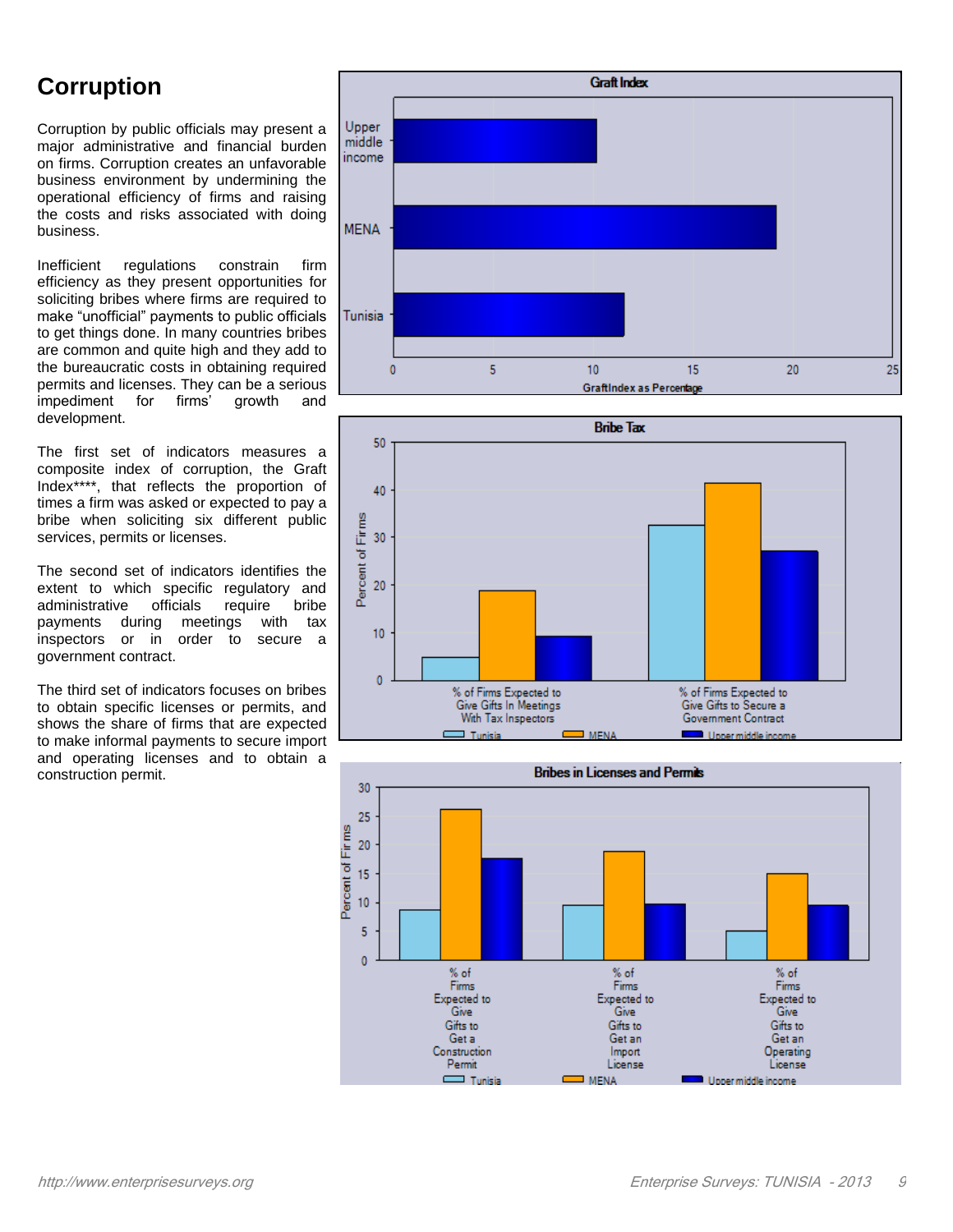## **Crime and Informality**

Crime imposes costs on firms when they are forced to divert resources from productive uses to cover security costs. Both foreign and domestic investors perceive crime as an indication of social instability, and crime drives up the cost of doing business. Also, commercial disputes between firms and their clients occur regularly in the course of doing business.<br>Resolving these disputes can be Resolving these disputes can be challenging when legal institutions are weak or non existent.

Similarly, a large informal sector has serious consequences for the formal private sector. The informal sector may pose unfair competition for formal firms.

The Enterprise Surveys capture key dimensions of the effect of crime on firm sales, the extent to which entrepreneurs identify courts as fair, and the degree of informality in an economy.

The first indicator shows the share of firms that recognize the functioning of the courts as being fair, impartial, and uncorrupted.

The second set of indicators measures the direct costs of security incurred by firms as well as their direct losses due to crime. These resources represent an opportunity cost since they could have been invested in productive activities.

The third set of indicators shows the percentage of firms that started operation without begin formally registered. It is an approximation to the prevalence of informality in the private economy.





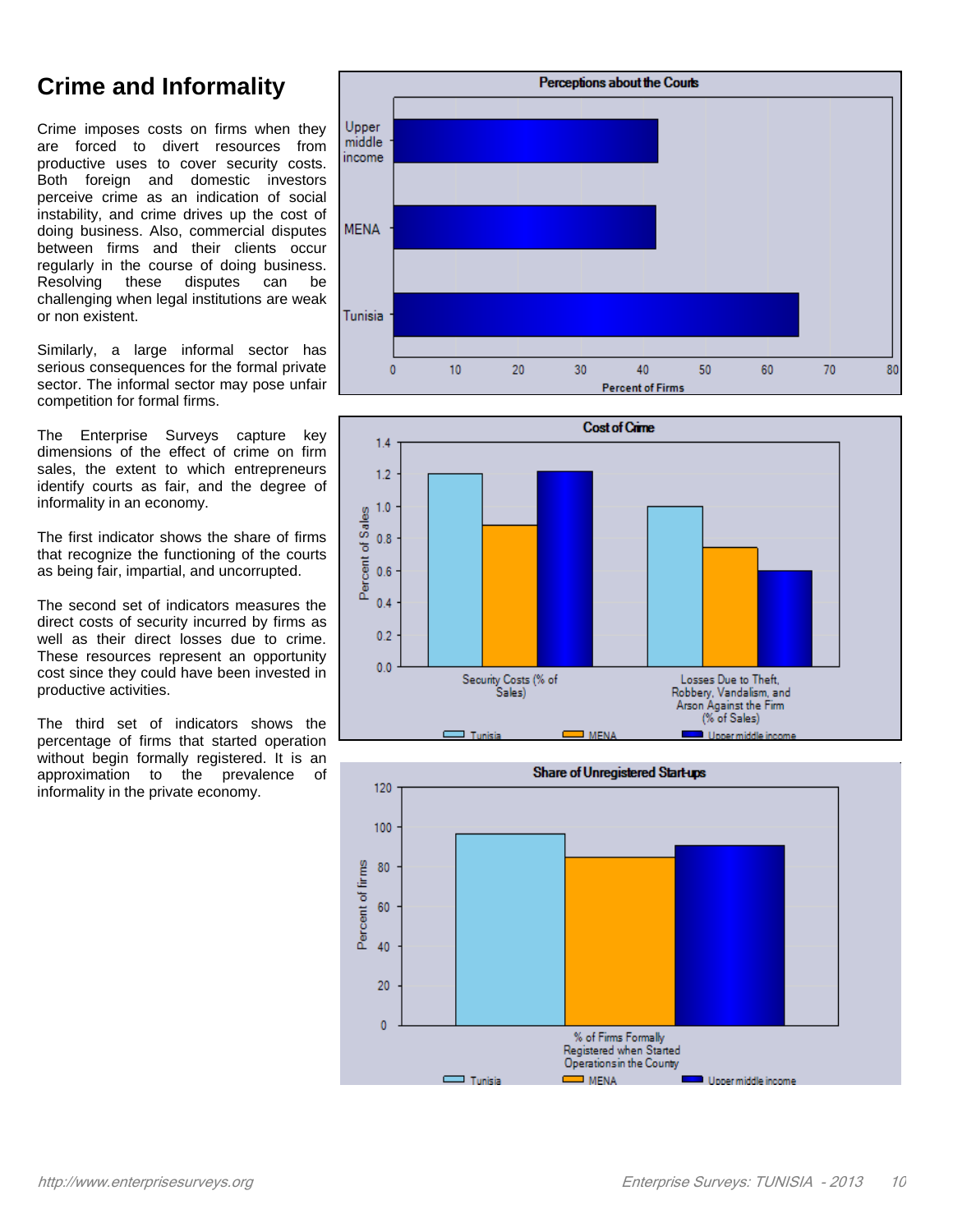#### **Finance**

Developed financial markets provide payment services, mobilize deposits, and ease investment financing. Efficient financial markets reduce the reliance on internal funds and on money from informal sources such as family and friends by connecting firms to a broad range of lenders and investors.

The Enterprise Surveys provide indicators of how firms finance their operations and of<br>the characteristics of their financial the characteristics of their financial transactions.

The first set of indicators compares the relative use of various sources to finance investment. Excessive reliance on internal funds is a sign of potentially inefficient financial intermediation.

The second set of indicators measures the use of financial markets by individual firms. It presents the percentage of working capital that is financed by external sources to the firm, and a measure of the burden imposed by loan requirements measured by collateral levels relative to the value of the loans.

The third set of indicators focuses on the use of financial services by private firms both on the credit side, by measuring the percentage of firms with bank loans or lines or credit, and on the deposit mobilization side, by measuring the percentage of firms with checking or savings accounts.





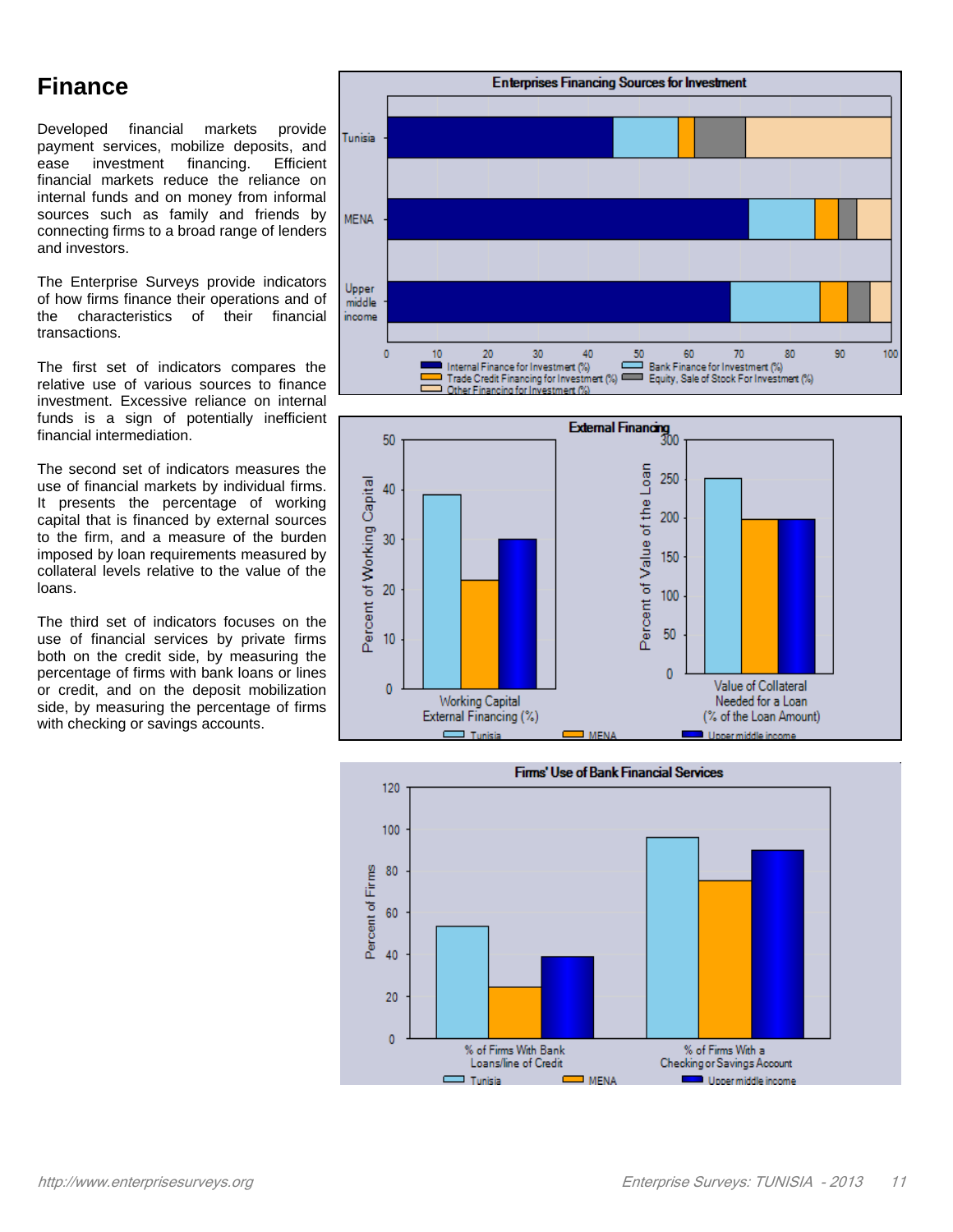#### **Innovation and Workforce**

The Enterprise Surveys provide indicators that describe several dimensions of technology use and innovation. They also collect information on the characteristics of<br>the workforce employed in the the workforce employed in the non-agricultural private economy.

The first set of indicators measures the extent to which firms invest in obtaining recognized certificates of production and accounting practices. Obtaining international quality certifications can open doors to technology and innovation and they also provide a sign of high quality that may open markets.

The second set of indicators demonstrates the use of information and communications technologies (ICT) in business transactions. ICT, such as the Internet, are important tools for all firms because they provide even the smallest of enterprises with the ability to reach national and international markets at low cost.

The third set of indicators presents the composition of the firm's workforce by type of contract and gender. Labor regulations have a direct effect on the type of employment favored by firms and they may have a different impact by gender. The first two indicators present the composition of the workforce classified into temporary and permanent workers. The last indicator reflects the participation of women in regular full-time employment.





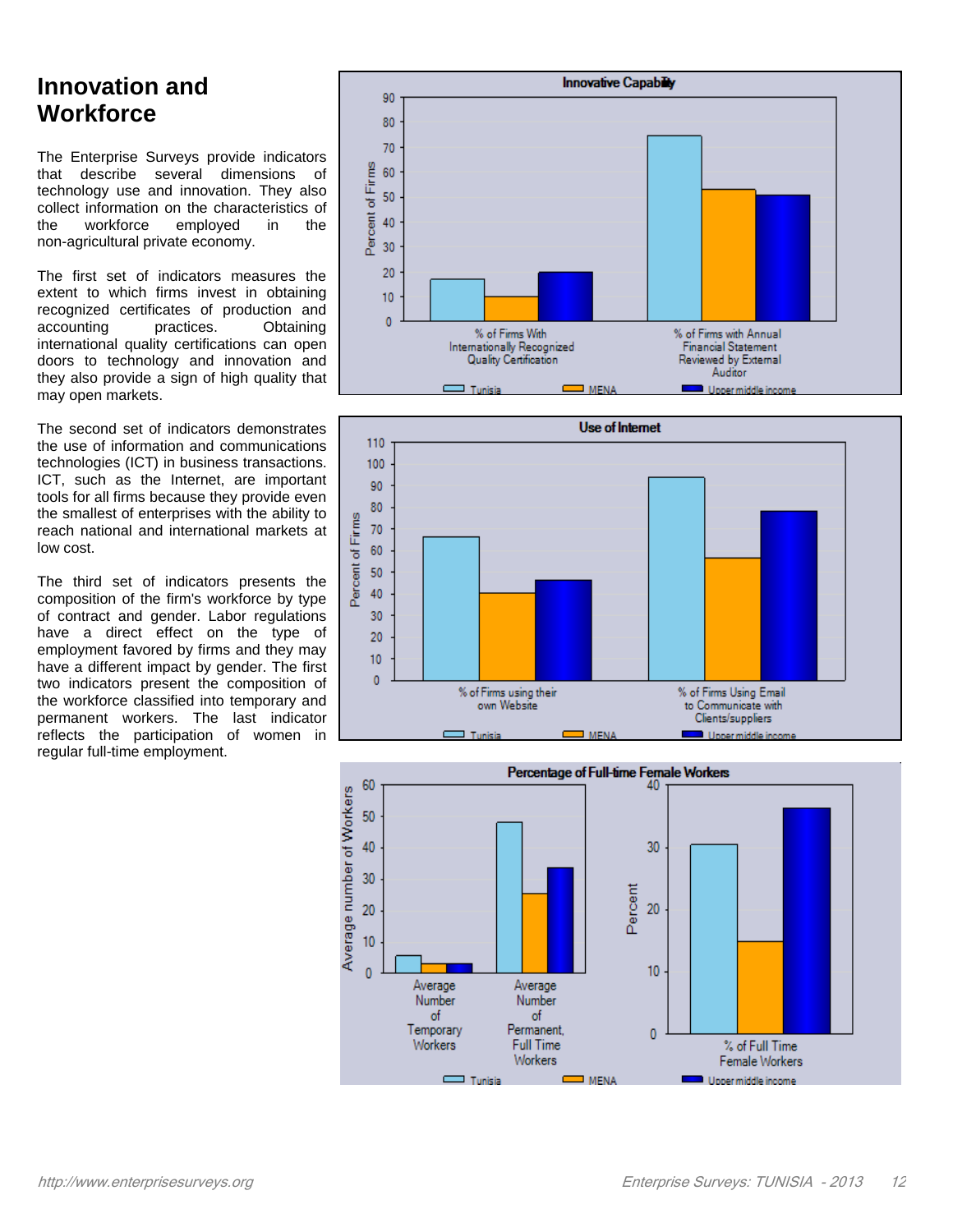#### **Summary of Enterprise Survey Indicators**

|                                                                                           | <b>Tunisia</b>                    | <b>Small Firms</b><br>$(1-19)$<br><b>Employees)</b> | <b>Medium</b><br><b>Firms</b><br>$(20-99)$<br><b>Employe</b><br>es) | Large<br><b>Firms (100+</b><br><b>Employees</b> | Middle East &<br><b>North Africa</b> | <b>Upper</b><br>middle<br>income |
|-------------------------------------------------------------------------------------------|-----------------------------------|-----------------------------------------------------|---------------------------------------------------------------------|-------------------------------------------------|--------------------------------------|----------------------------------|
|                                                                                           | <b>Corruption Indicators</b>      |                                                     |                                                                     |                                                 |                                      |                                  |
| Incidence of Graft index                                                                  | 11.5                              | 10.8                                                | 13.6                                                                | 8.9                                             | 19.2                                 | 10.2                             |
| % of Firms Expected to Give Gifts In Meetings With Tax Inspectors                         | 4.9                               | 9.6                                                 | 0.7                                                                 | 2.3                                             | 18.8                                 | 9.3                              |
| % of Firms Expected to Give Gifts to Secure a Government Contract                         | 32.6                              | 32.7                                                | 26.6                                                                | 51.8                                            | 41.4                                 | 27.0                             |
| % of Firms Expected to Give Gifts to Get a Construction Permit                            | 8.7                               | 8.4                                                 | 11.4                                                                | 4.1                                             | 26.1                                 | 17.7                             |
| % of Firms Expected to Give Gifts to Get an Import License                                | 9.5                               | 10.1                                                | 8.4                                                                 | 10.3                                            | 18.8                                 | 9.8                              |
| % of Firms Expected to Give Gifts to Get an Operating License                             | 5.0                               | 0.0                                                 | 2.3                                                                 | 11.0                                            | 15.1                                 | 9.4                              |
| <b>Regulations, Taxes, and Business Licensing Indicators</b>                              |                                   |                                                     |                                                                     |                                                 |                                      |                                  |
| Days to Obtain Import License                                                             | 12.9                              | 14.6                                                | 14.4                                                                | 4.3                                             | 18.0                                 | 21.9                             |
| Days to Obtain Construction-related Permit                                                | 50.9                              | 54.3                                                | 61.4                                                                | 26.7                                            | 52.5                                 | 78.7                             |
| Days to Obtain Operating License                                                          | 39.2                              | 30.0                                                | 75.3                                                                | 14.9                                            | 19.6                                 | 36.4                             |
| Senior Management Time Spent in Dealing with Requirements of Government<br>Regulation (%) | 46.5                              | 44.3                                                | 49.6                                                                | 47.9                                            | 10.6                                 | 11.6                             |
| Average number of visits or required meetings with tax officials.                         | 0.3                               | 0.3                                                 | 0.4                                                                 | 0.3                                             | 1.3                                  | 1.4                              |
| Open Shareholding Company (%)                                                             | 1.5                               | 0.0                                                 | 0.9                                                                 | 11.2                                            | 1.3                                  | 3.5                              |
| Closed Shareholding Company (%)                                                           | 68.0                              | 63.5                                                | 78.0                                                                | 60.4                                            | 16.6                                 | 53.3                             |
| Sole Proprietorship (%)                                                                   | 15.8                              | 20.3                                                | 11.4                                                                | 6.1                                             | 51.8                                 | 26.1                             |
| Partnership (%)                                                                           | 11.9                              | 13.1                                                | 8.8                                                                 | 15.0                                            | 16.9                                 | 7.9                              |
| Limited Partnership (%)                                                                   | 2.1                               | 3.0                                                 | 1.0                                                                 | 0.9                                             | 13.0                                 | 7.8                              |
| Other $(\%)$                                                                              | 0.1                               | 0.1                                                 | 0.0                                                                 | 0.0                                             | 0.3                                  | 1.2                              |
| <b>Average Firm Indicators</b>                                                            |                                   |                                                     |                                                                     |                                                 |                                      |                                  |
| Age (years)                                                                               | 19.6                              | 17.6                                                | 20.5                                                                | 26.8                                            | 17.6                                 | 16.1                             |
| % of Firms With Female Top Manager                                                        | 8.5                               | 9.1                                                 | 8.7                                                                 | 4.8                                             | 5.0                                  | 17.6                             |
| % of Firms With Female Participation in Ownership                                         | 49.5                              | 49.7                                                | 47.8                                                                | 53.7                                            | 22.4                                 | 35.1                             |
| Private Domestic (%)                                                                      | 92.0                              | 94.5                                                | 93.7                                                                | 74.5                                            | 95.6                                 | 89.5                             |
| Private Foreign (%)                                                                       | 7.7                               | 5.5                                                 | 6.1                                                                 | 23.8                                            | 3.7                                  | 7.7                              |
| Government/State (%)                                                                      | 0.3                               | 0.0                                                 | 0.2                                                                 | 1.6                                             | 0.2                                  | 0.4                              |
| Other (%)                                                                                 | 0.0                               | 0.0                                                 | 0.0                                                                 | 0.1                                             | 0.5                                  | 2.5                              |
|                                                                                           | <b>Finance Indicators</b><br>44.8 | 37.8                                                | 45.7                                                                | 65.6                                            | 71.6                                 | 68.1                             |
| Internal Finance for Investment (%)                                                       |                                   |                                                     |                                                                     |                                                 |                                      |                                  |
| Bank Finance for Investment (%)                                                           | 12.9                              | 8.1                                                 | 16.1                                                                | 19.9                                            | 13.3                                 | 17.9                             |
| Trade Credit Financing for Investment (%)                                                 | 3.3                               | 3.8                                                 | 2.6                                                                 | 3.5                                             | 4.6                                  | 5.3                              |
| Equity, Sale of Stock For Investment (%)                                                  | 10.1                              | 14.6                                                | 7.0                                                                 | 3.6                                             | 3.6                                  | 4.6                              |
| Other Financing for Investment (%)                                                        | 28.9                              | 35.7                                                | 28.5                                                                | 7.4                                             | 6.8                                  | 4.2                              |
| Working Capital External Financing (%)                                                    | 39.0                              | 35.2                                                | 43.6                                                                | 44.2                                            | 22.0                                 | 30.1                             |
| Value of Collateral Needed for a Loan (% of the Loan Amount)                              | 251.5                             | 259.0                                               | 245.8                                                               | 240.6                                           | 197.9                                | 198.8                            |
| % of Firms With Bank Loans/line of Credit                                                 | 53.6                              | 47.5                                                | 59.0                                                                | 68.0                                            | 24.6                                 | 39.1                             |
| % of Firms With a Checking or Savings Account                                             | 96.1                              | 95.8                                                | 96.7                                                                | 95.5                                            | 75.2                                 | 89.6                             |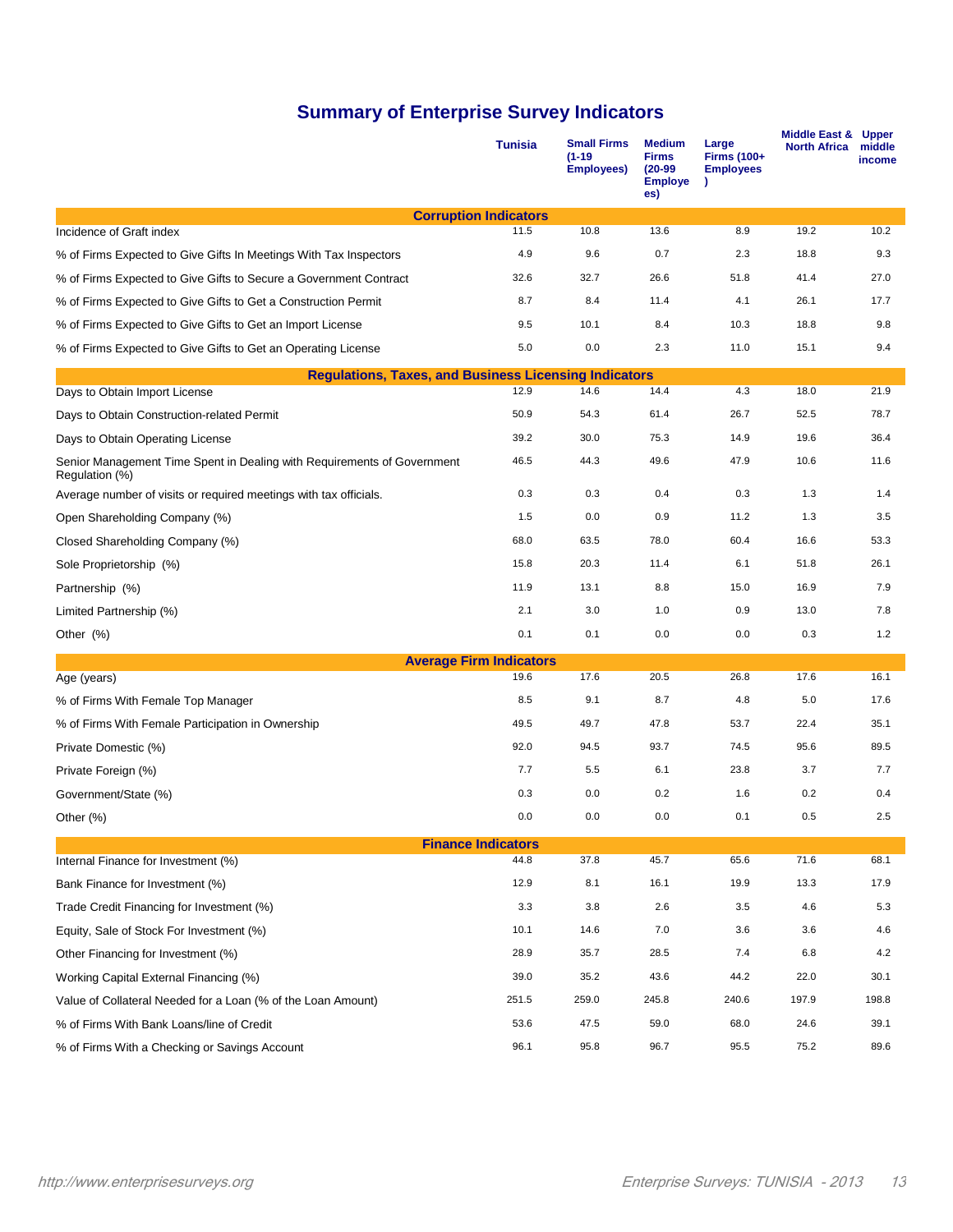#### **Summary of Enterprise Survey Indicators**

|                                                                                  | <b>Tunisia</b> | <b>Small Firms</b><br>$(1 - 19)$<br><b>Employees)</b> | <b>Medium</b><br><b>Firms</b><br>$(20-99)$<br><b>Employe</b><br>es) | Large<br><b>Firms (100+</b><br><b>Employees</b> | Middle East & Upper<br><b>North Africa</b> | middle<br>income |
|----------------------------------------------------------------------------------|----------------|-------------------------------------------------------|---------------------------------------------------------------------|-------------------------------------------------|--------------------------------------------|------------------|
| <b>Infrastructure Indicators</b>                                                 |                |                                                       |                                                                     |                                                 |                                            |                  |
| Number of Power Outages in a Typical Month                                       | 0.3            | 0.3                                                   | 0.5                                                                 | 0.3                                             | 20.2                                       | 4.4              |
| Value Lost Due to Power Outages (% of Sales)                                     | 0.2            | 0.1                                                   | 0.3                                                                 | 0.0                                             | 5.2                                        | 1.2              |
| Number of Water Shortages in a Typical Month***                                  | 0.0            | 0.0                                                   | 0.0                                                                 | 0.0                                             | 3.2                                        | 0.5              |
| Average Duration of the Water Shortage (hours)***                                | 0.0            | 0.0                                                   | 0.0                                                                 | 0.0                                             | 2.3                                        | 1.0              |
| Delay in Obtaining an Electrical Connection                                      | 89.3           | 96.5                                                  | 572.2                                                               | 8.9                                             | 40.1                                       | 26.3             |
| Delay in Obtaining a Water Connections                                           | 17.2           | 30.0                                                  | 10.9                                                                | 49.6                                            | 21.8                                       | 29.4             |
| Delay in Obtaining a Mainline Telephone Connection                               | N/A            | N/A                                                   | N/A                                                                 | N/A                                             | 8.5                                        | 11.4             |
| <b>Trade Indicators</b>                                                          |                |                                                       |                                                                     |                                                 |                                            |                  |
| % of Exporter Firms                                                              | 42.9           | 31.6                                                  | 50.1                                                                | 77.5                                            | 26.6                                       | 19.5             |
| % of Firms that Use Material Inputs and/or Supplies of Foreign origin***         | 74.8           | 61.7                                                  | 80.1                                                                | 93.8                                            | 61.6                                       | 63.2             |
| Average Time to Clear Direct Exports Through Customs                             | 3.0            | 3.7                                                   | 2.6                                                                 | 3.0                                             | 6.9                                        | 6.8              |
| Average Time to Clear Imports from Customs (days) ***                            | 7.5            | 10.0                                                  | 7.1                                                                 | 5.1                                             | 10.9                                       | 9.0              |
| Loses during Direct Export Due to Theft (%)                                      | 0.1            | 0.0                                                   | 0.0                                                                 | 0.1                                             | 0.5                                        | 0.4              |
| Loses during Direct Export Due to Breakage or Spoilage (%)                       | 0.2            | 0.5                                                   | 0.1                                                                 | 0.1                                             | 1.2                                        | 0.7              |
| <b>Crime and Informality Indicators</b>                                          |                |                                                       |                                                                     |                                                 |                                            |                  |
| % of Firms Believing the Court System is Fair, Impartial and Uncorrupted         | 64.9           | 63.0                                                  | 67.4                                                                | 66.6                                            | 42.0                                       | 42.3             |
| Security Costs (% of Sales)                                                      | $1.2$          | 1.4                                                   | 0.9                                                                 | 1.0                                             | 0.9                                        | 1.2              |
| Losses Due to Theft, Robbery, Vandalism, and Arson Against the Firm (% of Sales) | 1.0            | 1.6                                                   | 0.3                                                                 | 0.2                                             | 0.7                                        | 0.6              |
| % of Firms Formally Registered when Started Operations in the Country            | 96.4           | 95.0                                                  | 99.4                                                                | 95.0                                            | 84.4                                       | 90.5             |
| <b>Innovation and Workforce Indicators</b>                                       |                |                                                       |                                                                     |                                                 |                                            |                  |
| % of Firms With Internationally Recognized Quality Certification                 | 16.8           | 7.9                                                   | 21.8                                                                | 47.1                                            | 10.1                                       | 19.7             |
| % of Firms with Annual Financial Statement Reviewed by External Auditor          | 74.5           | 66.0                                                  | 87.3                                                                | 78.9                                            | 52.9                                       | 50.8             |
| % of Firms using their own Website                                               | 66.3           | 59.4                                                  | 73.0                                                                | 80.7                                            | 40.5                                       | 46.3             |
| % of Firms Using Email to Communicate with Clients/suppliers                     | 93.6           | 90.8                                                  | 97.4                                                                | 95.9                                            | 56.7                                       | 78.3             |
| Average Number of Temporary Workers                                              | 5.6            | 1.5                                                   | 10.9                                                                | 10.6                                            | 3.1                                        | 3.3              |
| Average Number of Permanent, Full Time Workers                                   | 48.0           | 9.1                                                   | 39.3                                                                | 268.3                                           | 25.4                                       | 33.7             |
| % of Full Time Female Workers                                                    | 30.4           | 29.4                                                  | 29.0                                                                | 40.4                                            | 15.0                                       | 36.3             |

#### **Notes:**

\* The sample for each country is stratified by industry, firm size, and geographic region. The level of detail of the stratification by industry depends on the size of the economy. Stratification by size follows the three levels presented in the text: small, medium, and large. Regional stratification includes the main economic regions in each country. Through this methodology estimates for the different stratification levels can be calculated on a separate basis while, at the same time, inferences can be made for the non-agricultural private economy as a whole. For more

details on the sampling strategy, review the Sampling Note available at www.enterprisesurveys.org .<br>\*\* Regional and income group indicators are calculated as the averages of country-level indicators in the respective regio

publication.<br>\*\*\* These indicators are computed only for the manufacturing sector.<br>\*\*\*\* The Graft Index is the proportion of instances in which firms were either expected or requested to pay a gift or informal payment when \*\*\*\*\* MENA-Middle East & North Africa